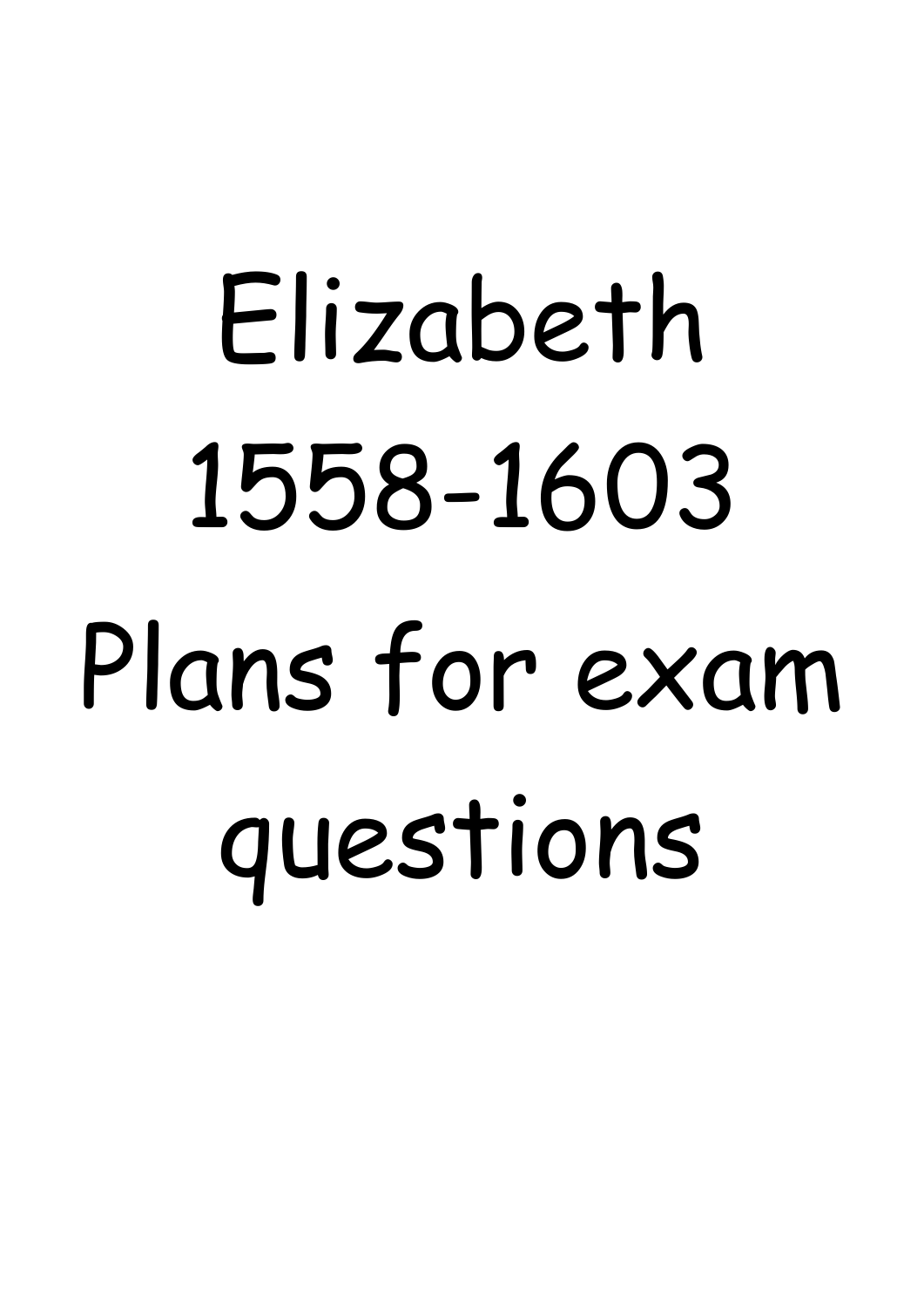## **Plans for potential question 1s:**

| What can we learn from Sources A and B about the theatre in Elizabethan times? |  |
|--------------------------------------------------------------------------------|--|
| Evidence from Source A:                                                        |  |
| Explanation of Source A:                                                       |  |
| Evidence from Source B:                                                        |  |
| <b>Explanation of Source B:</b>                                                |  |

| What can you learn from Sources A and B about the houses for the rich during Elizabethan times? |  |
|-------------------------------------------------------------------------------------------------|--|
| Evidence from Source A:                                                                         |  |
| <b>Explanation of Source A:</b>                                                                 |  |
| Evidence from Source B:                                                                         |  |
| <b>Explanation of Source B:</b>                                                                 |  |

|                                 | What can you learn from Sources A and B about the lifestyle of the gentry during Elizabethan times? |
|---------------------------------|-----------------------------------------------------------------------------------------------------|
| Evidence from Source A:         |                                                                                                     |
| Explanation of Source A:        |                                                                                                     |
| Evidence from Source B:         |                                                                                                     |
| <b>Explanation of Source B:</b> |                                                                                                     |

| What can you learn from Sources A and B about the lifestyle of the lower classes during Elizabethan<br>times? |  |
|---------------------------------------------------------------------------------------------------------------|--|
| Evidence from Source A:                                                                                       |  |
| <b>Explanation of Source A:</b>                                                                               |  |
| Evidence from Source B:                                                                                       |  |
| <b>Explanation of Source B:</b>                                                                               |  |

| What can you learn from Sources A and B about the lifestyle of Puritans? |  |
|--------------------------------------------------------------------------|--|
| Evidence from Source A:                                                  |  |
| Explanation of Source A:                                                 |  |
| Evidence from Source B:                                                  |  |
| <b>Explanation of Source B:</b>                                          |  |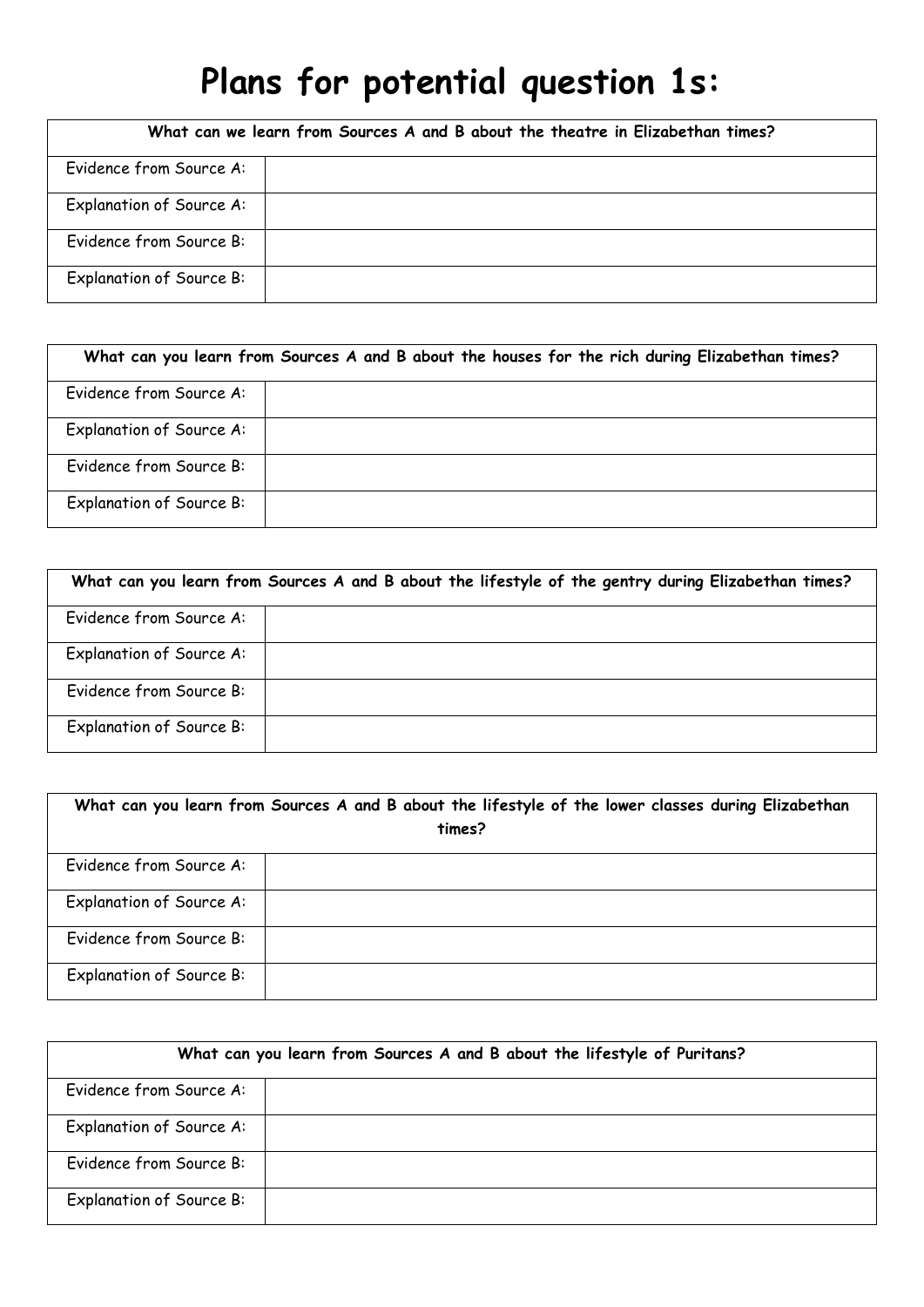| What can you learn from Sources A and B about the punishment given to vagabonds? |  |
|----------------------------------------------------------------------------------|--|
| Evidence from Source A:                                                          |  |
| <b>Explanation of Source A:</b>                                                  |  |
| Evidence from Source B:                                                          |  |
| <b>Explanation of Source B:</b>                                                  |  |

| What can you learn from Sources A and B about cruel sports during Elizabethan times? |  |
|--------------------------------------------------------------------------------------|--|
| Evidence from Source A:                                                              |  |
| <b>Explanation of Source A:</b>                                                      |  |
| Evidence from Source B:                                                              |  |
| <b>Explanation of Source B:</b>                                                      |  |

| What can be learnt from Sources A and B about Philip's attitude towards Dutch protestants? |  |
|--------------------------------------------------------------------------------------------|--|
| Evidence from Source A:                                                                    |  |
| <b>Explanation of Source A:</b>                                                            |  |
| Evidence from Source B:                                                                    |  |
| <b>Explanation of Source B:</b>                                                            |  |

| What can be learnt from Sources A and B about the execution of Mary, Queen of Scots? |  |
|--------------------------------------------------------------------------------------|--|
| Evidence from Source A:                                                              |  |
| <b>Explanation of Source A:</b>                                                      |  |
| Evidence from Source B:                                                              |  |
| <b>Explanation of Source B:</b>                                                      |  |

|                                 | What can be learnt from Sources A and B about the excommunication of Queen Elizabeth? |
|---------------------------------|---------------------------------------------------------------------------------------|
| Evidence from Source A:         |                                                                                       |
| <b>Explanation of Source A:</b> |                                                                                       |
| Evidence from Source B:         |                                                                                       |
| <b>Explanation of Source B:</b> |                                                                                       |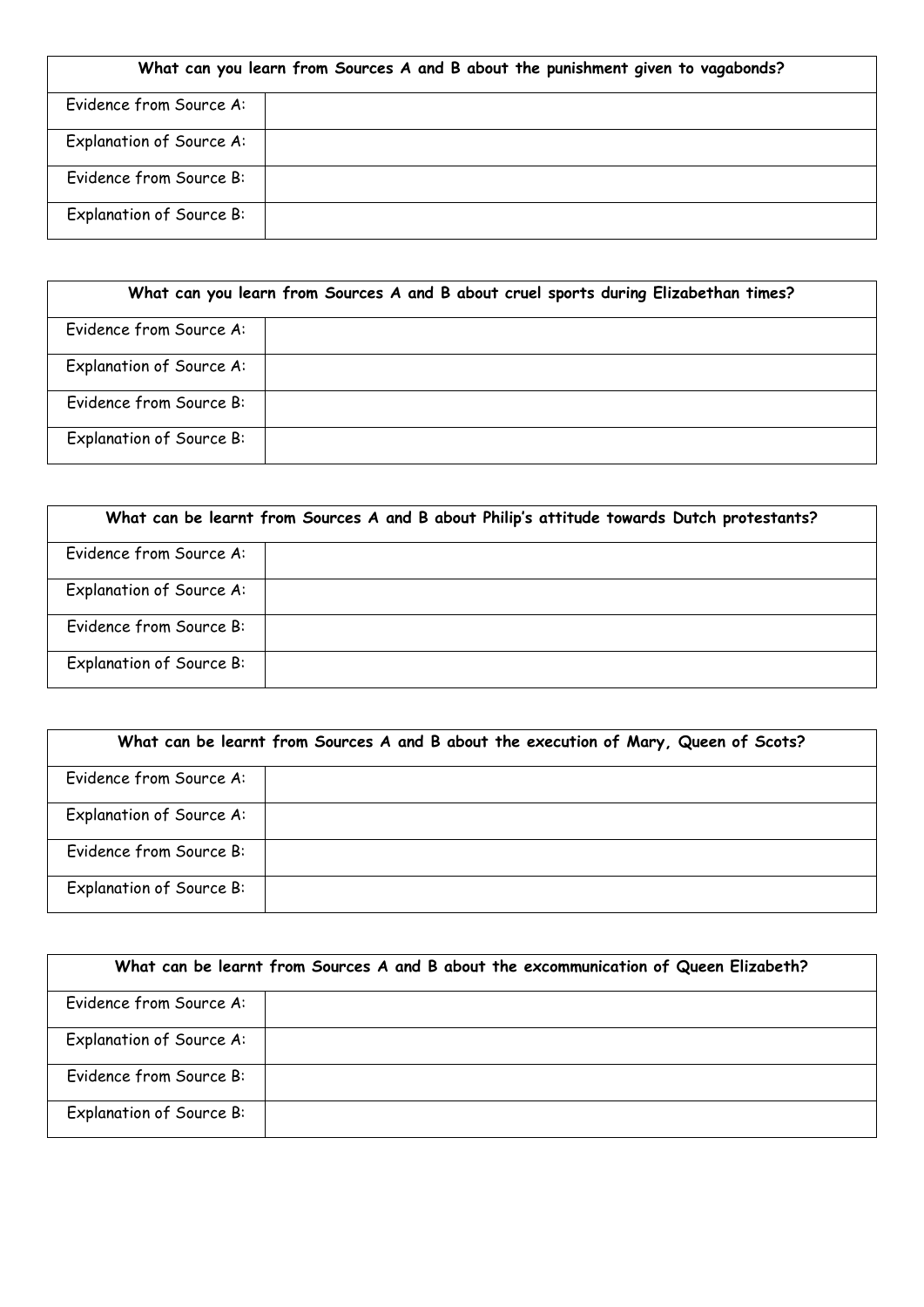| What can you learn from Sources A and B about the trial and interrogation of Edmund Campion in 1581? |  |
|------------------------------------------------------------------------------------------------------|--|
| Evidence from Source A:                                                                              |  |
| <b>Explanation of Source A:</b>                                                                      |  |
| Evidence from Source B:                                                                              |  |
| <b>Explanation of Source B:</b>                                                                      |  |

| What can you learn from Sources A and B about the Babington Plot? |  |
|-------------------------------------------------------------------|--|
| Evidence from Source A:                                           |  |
| <b>Explanation of Source A:</b>                                   |  |
| Evidence from Source B:                                           |  |
| <b>Explanation of Source B:</b>                                   |  |

| What can be learnt from Sources A and B about the attack on the Armada in Calais? |  |  |
|-----------------------------------------------------------------------------------|--|--|
| Evidence from Source A:                                                           |  |  |
| <b>Explanation of Source A:</b>                                                   |  |  |
| Evidence from Source B:                                                           |  |  |
| <b>Explanation of Source B:</b>                                                   |  |  |

| What can be learnt from Sources A and B about the battle of Gravelines in August 1588? |  |  |
|----------------------------------------------------------------------------------------|--|--|
| Evidence from Source A:                                                                |  |  |
| <b>Explanation of Source A:</b>                                                        |  |  |
| Evidence from Source B:                                                                |  |  |
| <b>Explanation of Source B:</b>                                                        |  |  |

| What can you learn from Sources A and B about the Religious Settlement of 1559? |  |
|---------------------------------------------------------------------------------|--|
| Evidence from Source A:                                                         |  |
| <b>Explanation of Source A:</b>                                                 |  |
| Evidence from Source B:                                                         |  |
| <b>Explanation of Source B:</b>                                                 |  |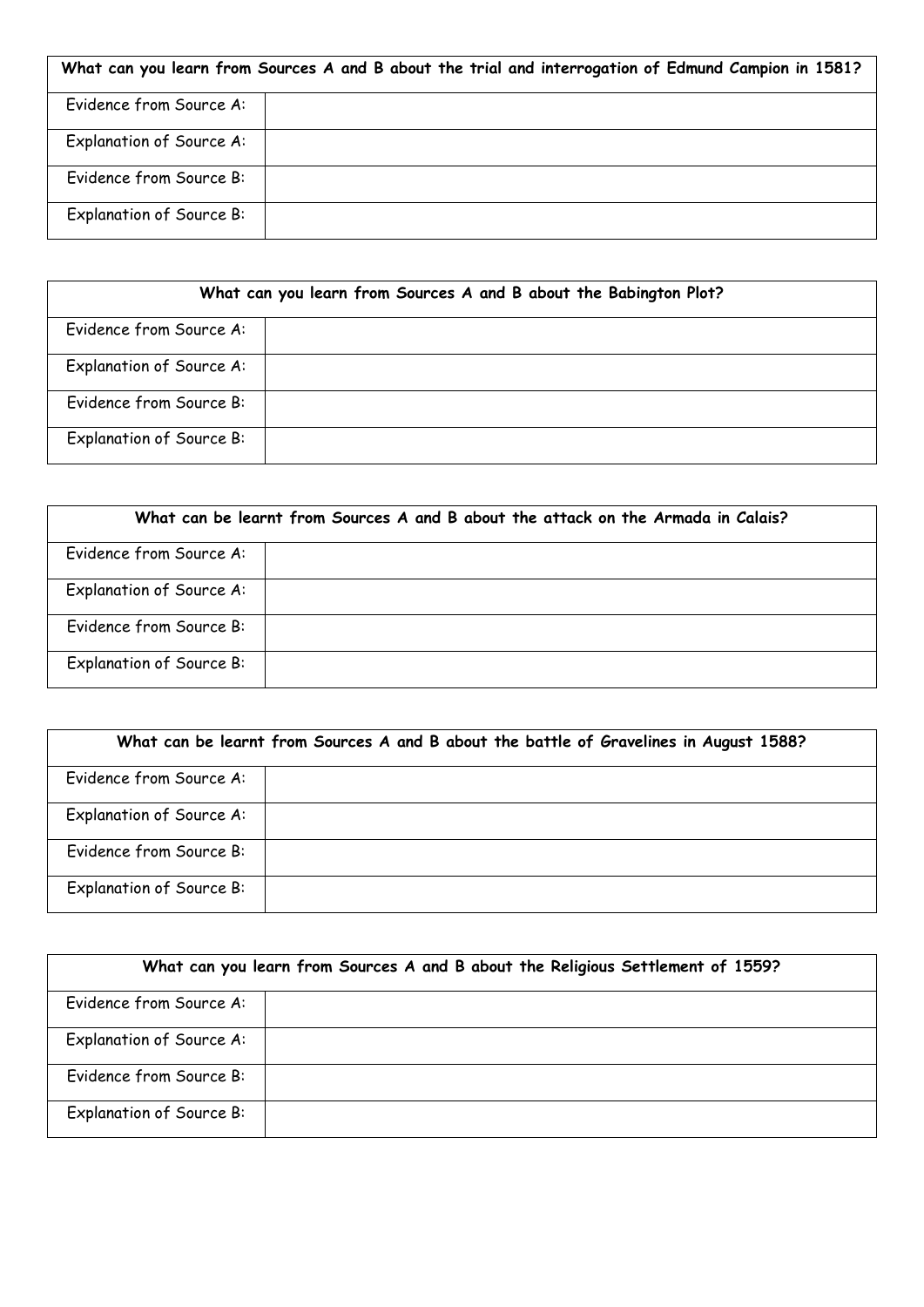| What can you learn from Sources A and B about the reasons why the Armada failed? |  |  |
|----------------------------------------------------------------------------------|--|--|
| Evidence from Source A:                                                          |  |  |
| <b>Explanation of Source A:</b>                                                  |  |  |
| Evidence from Source B:                                                          |  |  |
| <b>Explanation of Source B:</b>                                                  |  |  |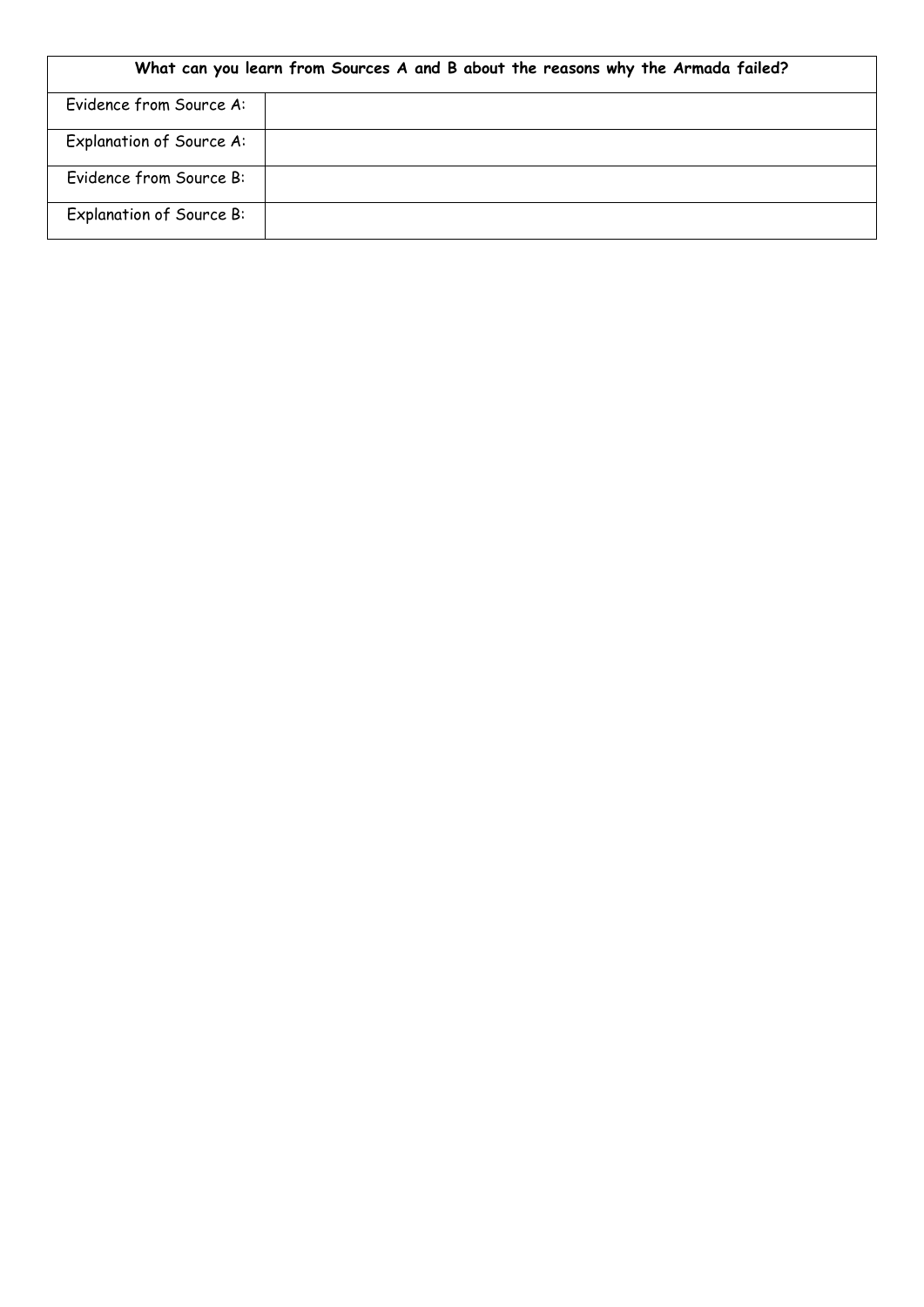## **Plans for potential question 2s:**

| Q2: To what extent does Source C accurately reflect the view that MPs did not have total freedom of<br>speech? |  |
|----------------------------------------------------------------------------------------------------------------|--|
| Source C points:                                                                                               |  |
| Own knowledge to support<br>Source C:                                                                          |  |
| Source C year, useful?                                                                                         |  |
| Source C author, useful?                                                                                       |  |
| Source C type, useful?                                                                                         |  |

| Q2: To what extent does Source C accurately reflect the social structure of Elizabethan society? |  |
|--------------------------------------------------------------------------------------------------|--|
| Source C points:                                                                                 |  |
| Own knowledge to support<br>Source C:                                                            |  |
| Source C year, useful?                                                                           |  |
| Source C author, useful?                                                                         |  |
| Source C type, useful?                                                                           |  |

| Q2: To what extent does Source C accurately reflect the importance of education in the lives of<br>Elizabethan gentry families? |  |
|---------------------------------------------------------------------------------------------------------------------------------|--|
| Source C points:                                                                                                                |  |
| Own knowledge to support<br>Source C:                                                                                           |  |
| Source C year, useful?                                                                                                          |  |
| Source C author, useful?                                                                                                        |  |
| Source C type, useful?                                                                                                          |  |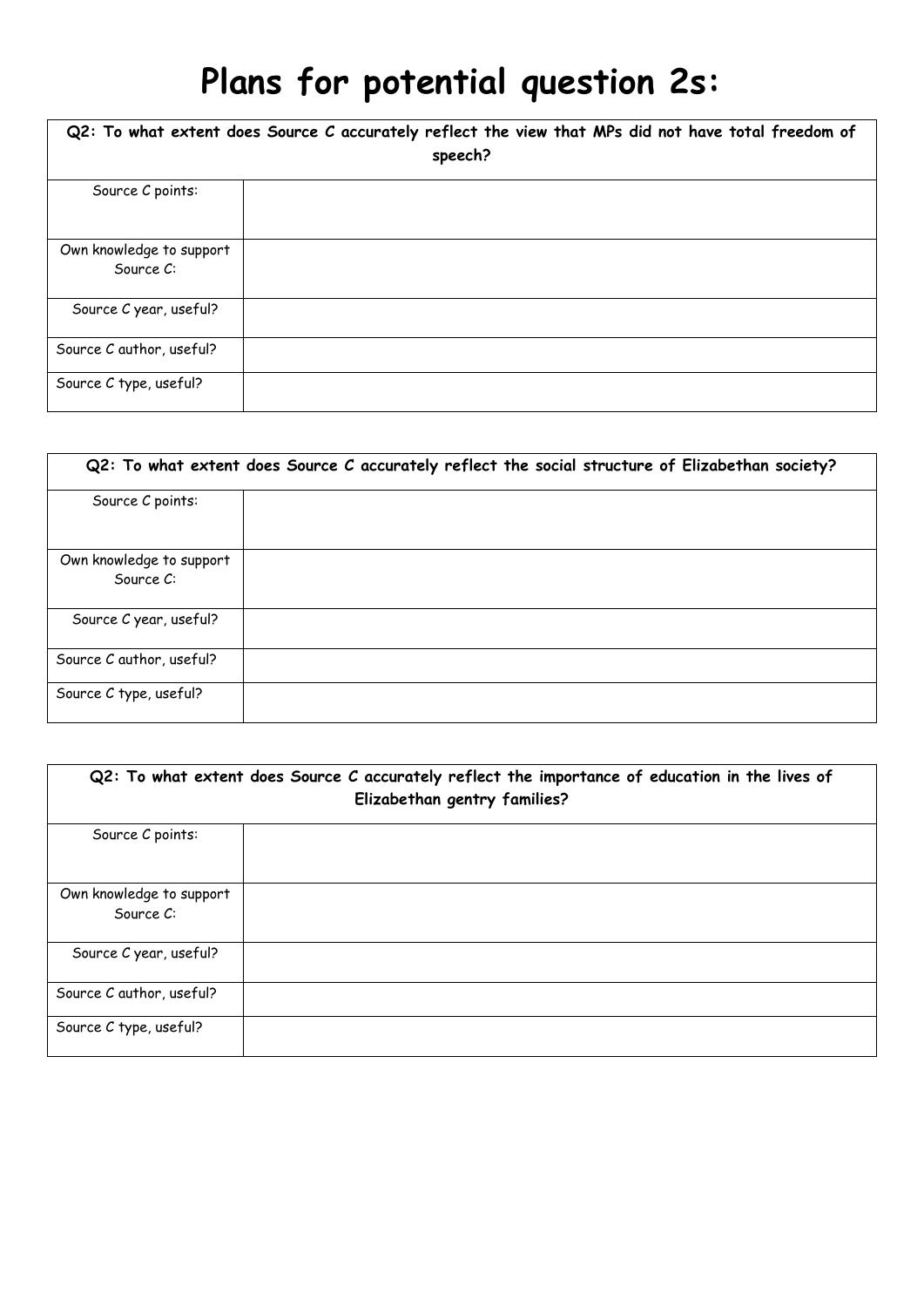| Q2: To what extent does Source C accurately reflect the everyday life of the lower classes? |  |  |
|---------------------------------------------------------------------------------------------|--|--|
| Source C points:                                                                            |  |  |
| Own knowledge to support<br>Source C:                                                       |  |  |
| Source C year, useful?                                                                      |  |  |
| Source C author, useful?                                                                    |  |  |
| Source C type, useful?                                                                      |  |  |

| Q2: To what extent does Source C accurately reflect the problems caused by an increase in the number<br>of wandering beggars? |  |  |
|-------------------------------------------------------------------------------------------------------------------------------|--|--|
| Source C points:                                                                                                              |  |  |
| Own knowledge to support<br>Source C:                                                                                         |  |  |
| Source C year, useful?                                                                                                        |  |  |
| Source C author, useful?                                                                                                      |  |  |
| Source C type, useful?                                                                                                        |  |  |

| Q2:To what extent does Source C accurately reflect the seriousness of the problems caused by<br>increased vagrancy? |  |  |
|---------------------------------------------------------------------------------------------------------------------|--|--|
| Source C points:                                                                                                    |  |  |
| Own knowledge to support<br>Source C:                                                                               |  |  |
| Source C year, useful?                                                                                              |  |  |
| Source C author, useful?                                                                                            |  |  |
| Source C type, useful?                                                                                              |  |  |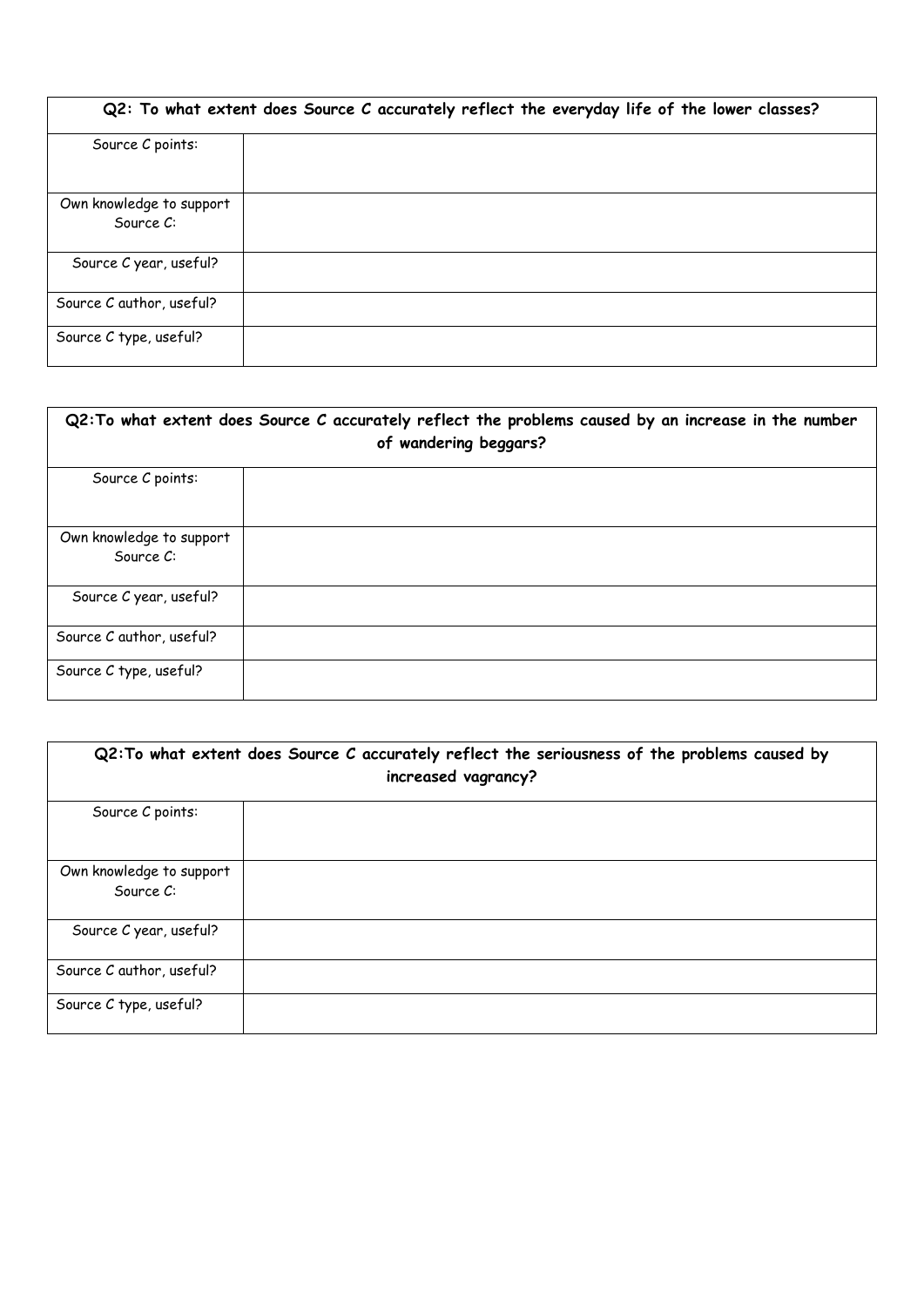| Q2: To what extent does Source C accurately reflect the seriousness of the threat posed by Mary,<br>Queen of Scots, in 1572? |  |
|------------------------------------------------------------------------------------------------------------------------------|--|
| Source C points:                                                                                                             |  |
| Own knowledge to support<br>Source C:                                                                                        |  |
| Source C year, useful?                                                                                                       |  |
| Source C author, useful?                                                                                                     |  |
| Source C type, useful?                                                                                                       |  |

| Q2:To what extent does Source C accurately reflect the seriousness of the threat posed by Mary,<br>Queen of Scots to Elizabeth in 1568? |  |
|-----------------------------------------------------------------------------------------------------------------------------------------|--|
| Source C points:                                                                                                                        |  |
| Own knowledge to support<br>Source C:                                                                                                   |  |
| Source C year, useful?                                                                                                                  |  |
| Source C author, useful?                                                                                                                |  |
| Source C type, useful?                                                                                                                  |  |

| Q2: To what extent does this source accurately reflect the extent of Elizabeth's Protestant beliefs? |  |  |
|------------------------------------------------------------------------------------------------------|--|--|
| Source C points:                                                                                     |  |  |
| Own knowledge to support<br>Source C:                                                                |  |  |
| Source C year, useful?                                                                               |  |  |
| Source C author, useful?                                                                             |  |  |
| Source C type, useful?                                                                               |  |  |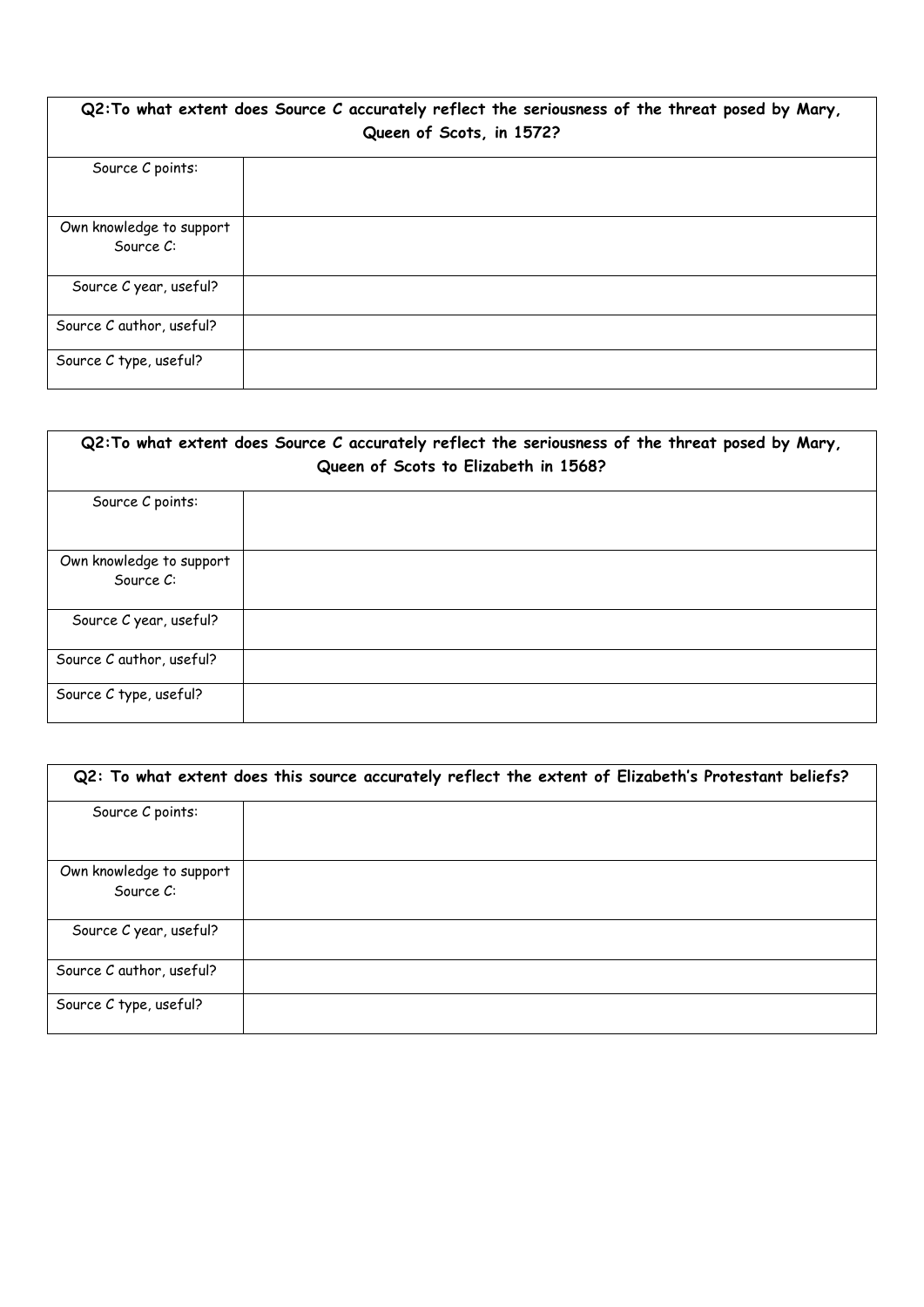| Q2:To what extent does Source C accurately reflect the criticism of new theatres during Elizabethan<br>times? |  |  |
|---------------------------------------------------------------------------------------------------------------|--|--|
| Source C points:                                                                                              |  |  |
| Own knowledge to support<br>Source C:                                                                         |  |  |
| Source C year, useful?                                                                                        |  |  |
| Source C author, useful?                                                                                      |  |  |
| Source C type, useful?                                                                                        |  |  |

| Q2: To what extent does Source C accurately reflect the threat the new theatres posed to maintaining<br>law and order during Elizabethan times? |  |  |
|-------------------------------------------------------------------------------------------------------------------------------------------------|--|--|
| Source C points:                                                                                                                                |  |  |
| Own knowledge to support<br>Source C:                                                                                                           |  |  |
| Source C year, useful?                                                                                                                          |  |  |
| Source C author, useful?                                                                                                                        |  |  |
| Source C type, useful?                                                                                                                          |  |  |

| Q2:To what extent does Source C accurately reflects attitudes towards rough sports during this period? |  |  |
|--------------------------------------------------------------------------------------------------------|--|--|
| Source C points:                                                                                       |  |  |
| Own knowledge to support<br>Source C:                                                                  |  |  |
| Source C year, useful?                                                                                 |  |  |
| Source C author, useful?                                                                               |  |  |
| Source C type, useful?                                                                                 |  |  |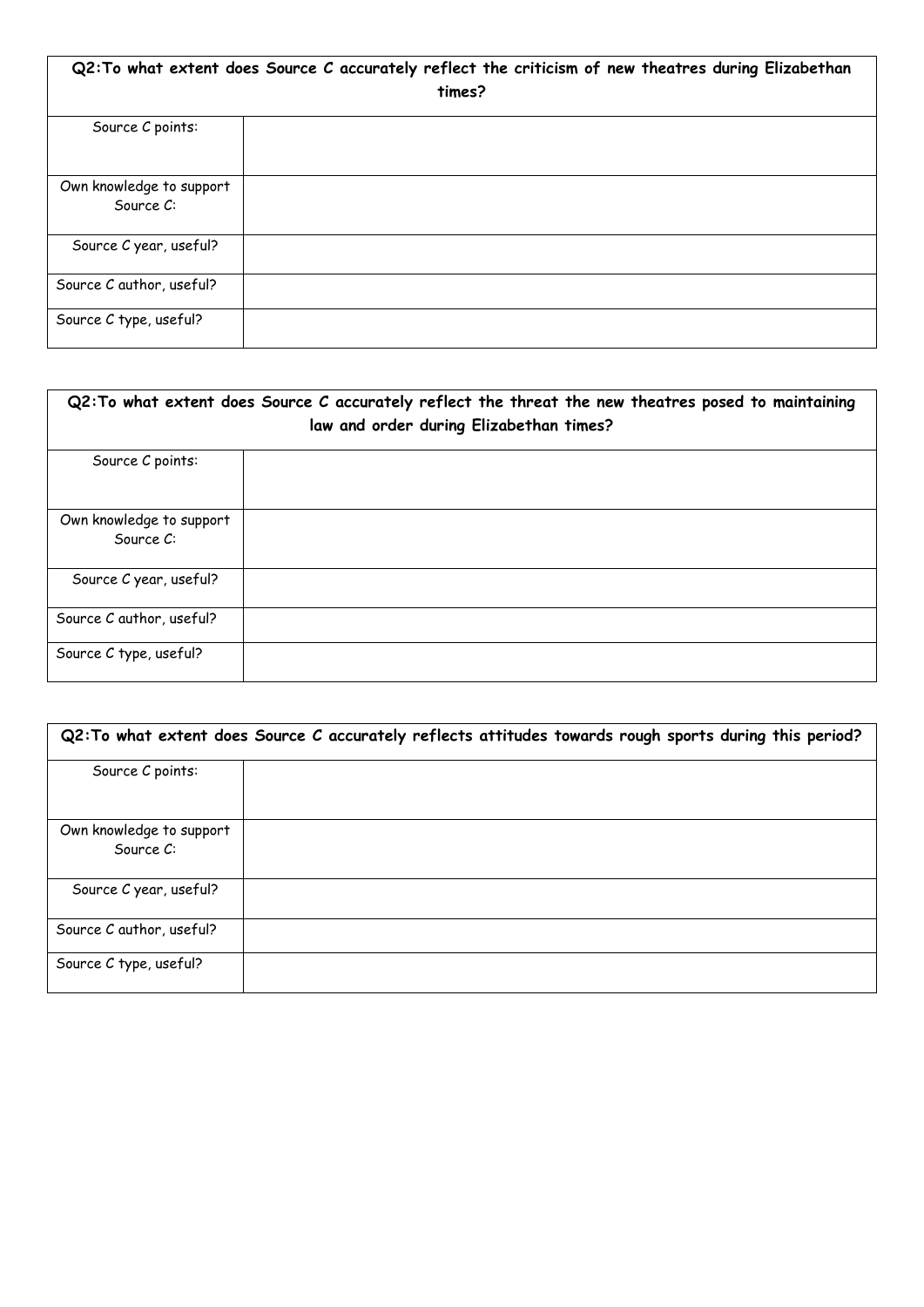|                                       | Q2:To what extent does Source C accurately reflect the seriousness of the Spanish threat to England in<br>1588? |
|---------------------------------------|-----------------------------------------------------------------------------------------------------------------|
| Source C points:                      |                                                                                                                 |
| Own knowledge to support<br>Source C: |                                                                                                                 |
| Source C year, useful?                |                                                                                                                 |
| Source C author, useful?              |                                                                                                                 |
| Source C type, useful?                |                                                                                                                 |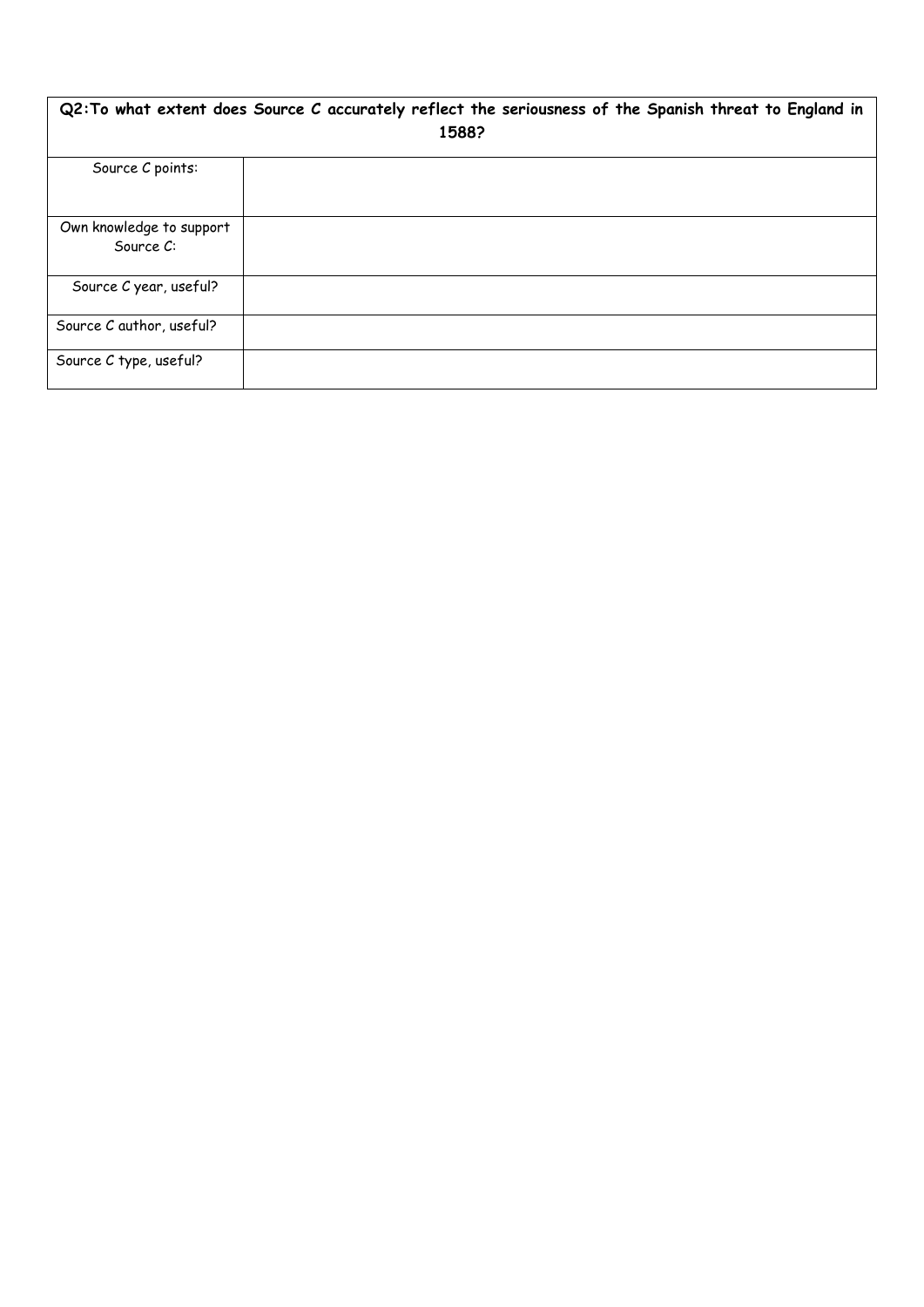## **Plans for potential question 3s:**

|                                  | Q3: Why was William Cecil, Lord Burghley, significant during the reign of Elizabeth? |  |
|----------------------------------|--------------------------------------------------------------------------------------|--|
| Intro<br>(background):           |                                                                                      |  |
| First point:                     |                                                                                      |  |
| Info for first<br>point:         |                                                                                      |  |
| Significance of<br>first point:  |                                                                                      |  |
| Second point:                    |                                                                                      |  |
| Info for second<br>point:        |                                                                                      |  |
| Significance of<br>second point: |                                                                                      |  |

|                                  | Q3: Why were playwrights significant in the development of the theatre during Elizabethan times? |
|----------------------------------|--------------------------------------------------------------------------------------------------|
| Intro<br>(background):           |                                                                                                  |
| First point:                     |                                                                                                  |
| Info for first<br>point:         |                                                                                                  |
| Significance of<br>first point:  |                                                                                                  |
| Second point:                    |                                                                                                  |
| Info for second<br>point:        |                                                                                                  |
| Significance of<br>second point: |                                                                                                  |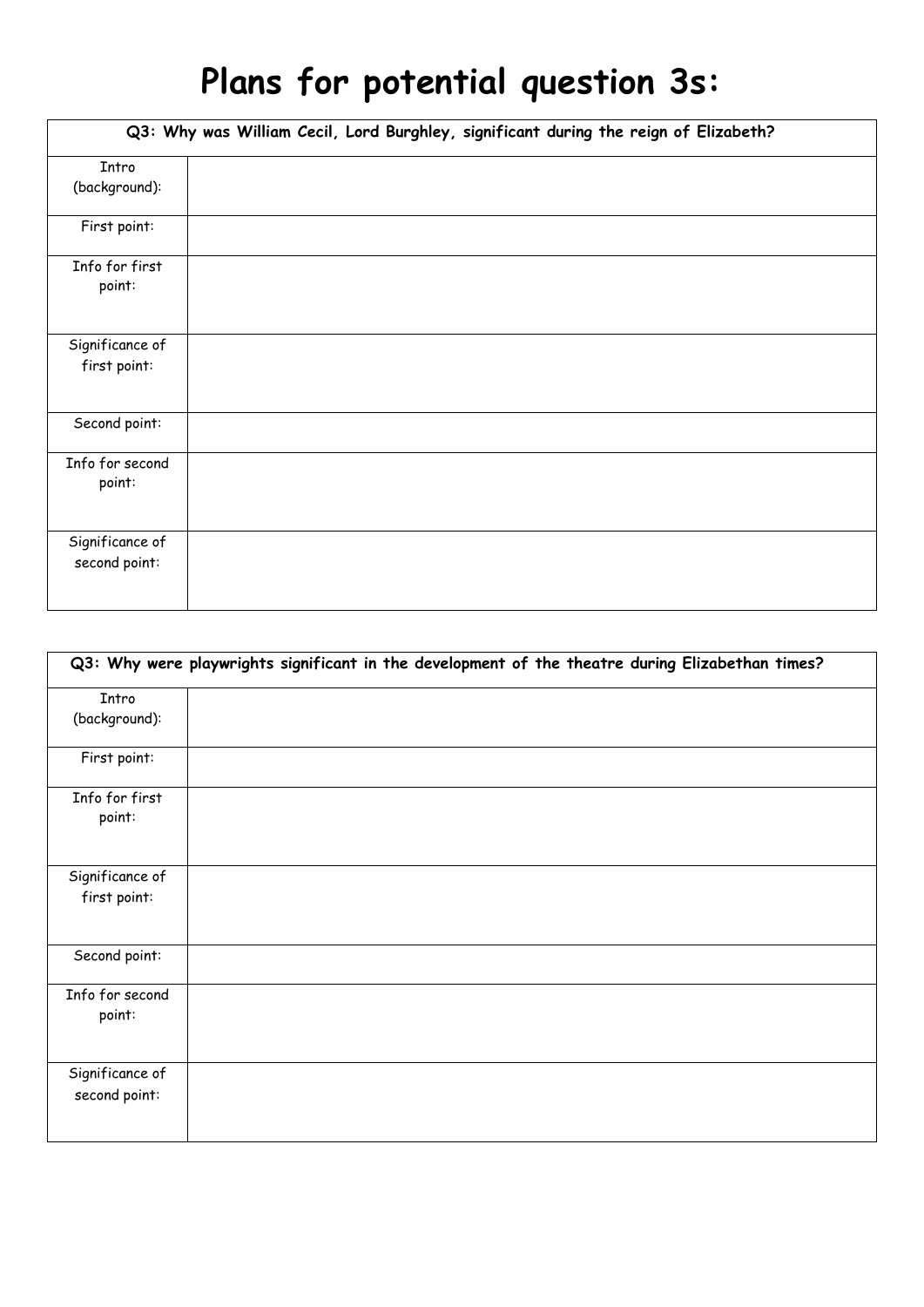| Q3: Why were changes in farming methods a significant cause of the increase of poverty during<br><b>Elizabethan times?</b> |  |
|----------------------------------------------------------------------------------------------------------------------------|--|
| Intro                                                                                                                      |  |
| (background):                                                                                                              |  |
| First point:                                                                                                               |  |
| Info for first                                                                                                             |  |
| point:                                                                                                                     |  |
|                                                                                                                            |  |
| Significance of                                                                                                            |  |
| first point:                                                                                                               |  |
| Second point:                                                                                                              |  |
| Info for second                                                                                                            |  |
| point:                                                                                                                     |  |
|                                                                                                                            |  |
| Significance of                                                                                                            |  |
| second point:                                                                                                              |  |

|                 | Q3: Why was poverty seen as a significant threat to law and order during the reign of Elizabeth I? |  |
|-----------------|----------------------------------------------------------------------------------------------------|--|
| Intro           |                                                                                                    |  |
| (background):   |                                                                                                    |  |
| First point:    |                                                                                                    |  |
| Info for first  |                                                                                                    |  |
| point:          |                                                                                                    |  |
|                 |                                                                                                    |  |
| Significance of |                                                                                                    |  |
| first point:    |                                                                                                    |  |
|                 |                                                                                                    |  |
| Second point:   |                                                                                                    |  |
| Info for second |                                                                                                    |  |
| point:          |                                                                                                    |  |
|                 |                                                                                                    |  |
| Significance of |                                                                                                    |  |
| second point:   |                                                                                                    |  |
|                 |                                                                                                    |  |
|                 |                                                                                                    |  |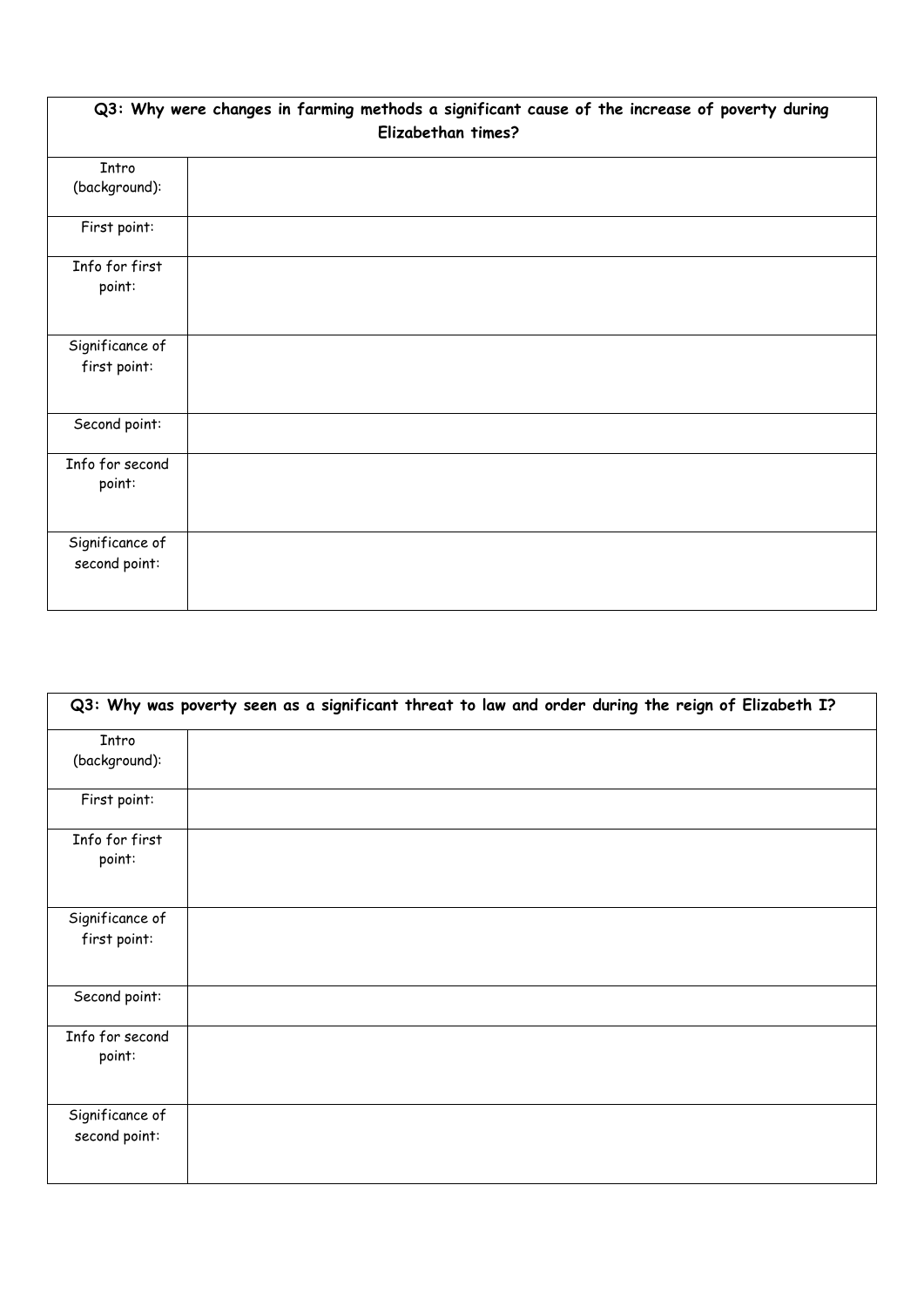| Q3: Why was the settlement of the religious question a significant threat to Elizabeth? |  |
|-----------------------------------------------------------------------------------------|--|
| Intro<br>(background):                                                                  |  |
| First point:                                                                            |  |
| Info for first<br>point:                                                                |  |
| Significance of<br>first point:                                                         |  |
| Second point:                                                                           |  |
| Info for second<br>point:                                                               |  |
| Significance of<br>second point:                                                        |  |

| Q3: Why was the Puritan movement seen as a significant threat to the Religious Settlement of 1559? |  |
|----------------------------------------------------------------------------------------------------|--|
|                                                                                                    |  |
| Intro                                                                                              |  |
| (background):                                                                                      |  |
| First point:                                                                                       |  |
| Info for first                                                                                     |  |
| point:                                                                                             |  |
|                                                                                                    |  |
| Significance of                                                                                    |  |
| first point:                                                                                       |  |
|                                                                                                    |  |
| Second point:                                                                                      |  |
| Info for second                                                                                    |  |
| point:                                                                                             |  |
|                                                                                                    |  |
|                                                                                                    |  |
| Significance of                                                                                    |  |
| second point:                                                                                      |  |
|                                                                                                    |  |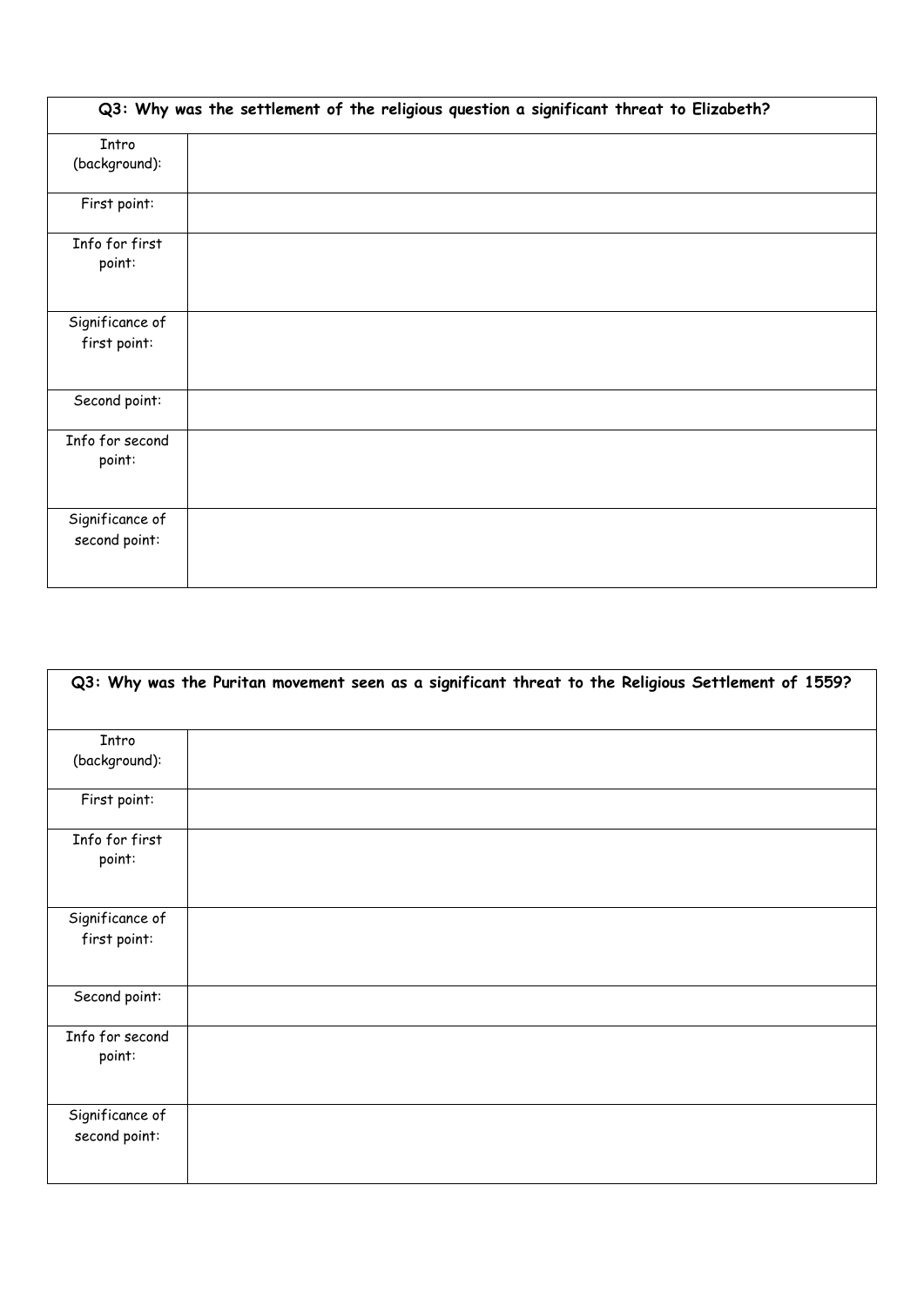| Q3: Why did religious conflict create significant threats to Elizabeth's reign? |  |  |
|---------------------------------------------------------------------------------|--|--|
|                                                                                 |  |  |
| Intro                                                                           |  |  |
| (background):                                                                   |  |  |
| First point:                                                                    |  |  |
| Info for first                                                                  |  |  |
| point:                                                                          |  |  |
|                                                                                 |  |  |
|                                                                                 |  |  |
| Significance of                                                                 |  |  |
| first point:                                                                    |  |  |
|                                                                                 |  |  |
| Second point:                                                                   |  |  |
|                                                                                 |  |  |
| Info for second                                                                 |  |  |
| point:                                                                          |  |  |
|                                                                                 |  |  |
|                                                                                 |  |  |
| Significance of                                                                 |  |  |
| second point:                                                                   |  |  |
|                                                                                 |  |  |
|                                                                                 |  |  |

| Q3: Why was the attack on Cadiz a significant event in weakening Philip's plans for the invasion of<br><b>England?</b> |  |
|------------------------------------------------------------------------------------------------------------------------|--|
| Intro                                                                                                                  |  |
| (background):                                                                                                          |  |
| First point:                                                                                                           |  |
| Info for first                                                                                                         |  |
| point:                                                                                                                 |  |
| Significance of                                                                                                        |  |
|                                                                                                                        |  |
| first point:                                                                                                           |  |
| Second point:                                                                                                          |  |
| Info for second                                                                                                        |  |
| point:                                                                                                                 |  |
|                                                                                                                        |  |
| Significance of                                                                                                        |  |
| second point:                                                                                                          |  |
|                                                                                                                        |  |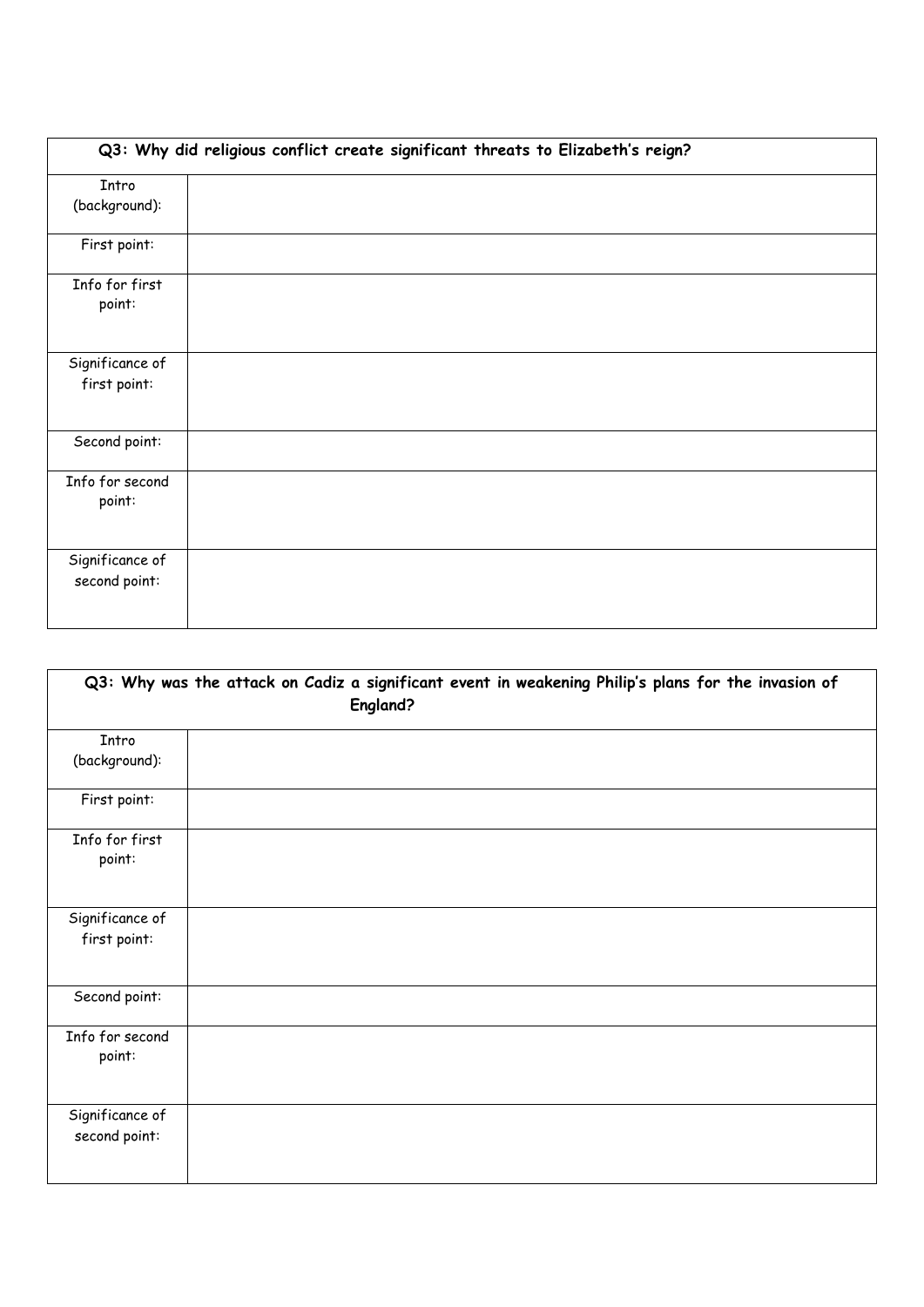|                                  | Q3: Why was Philip II of Spain seen as a significant threat to Elizabeth's reign? |
|----------------------------------|-----------------------------------------------------------------------------------|
| Intro<br>(background):           |                                                                                   |
| First point:                     |                                                                                   |
| Info for first<br>point:         |                                                                                   |
| Significance of<br>first point:  |                                                                                   |
| Second point:                    |                                                                                   |
| Info for second<br>point:        |                                                                                   |
| Significance of<br>second point: |                                                                                   |

| Q3: Why was the weather a significant factor in explaining reasons for the defeat of the Armada? |  |
|--------------------------------------------------------------------------------------------------|--|
| Intro                                                                                            |  |
| (background):                                                                                    |  |
| First point:                                                                                     |  |
| Info for first                                                                                   |  |
| point:                                                                                           |  |
| Significance of                                                                                  |  |
| first point:                                                                                     |  |
| Second point:                                                                                    |  |
| Info for second                                                                                  |  |
| point:                                                                                           |  |
| Significance of                                                                                  |  |
| second point:                                                                                    |  |
|                                                                                                  |  |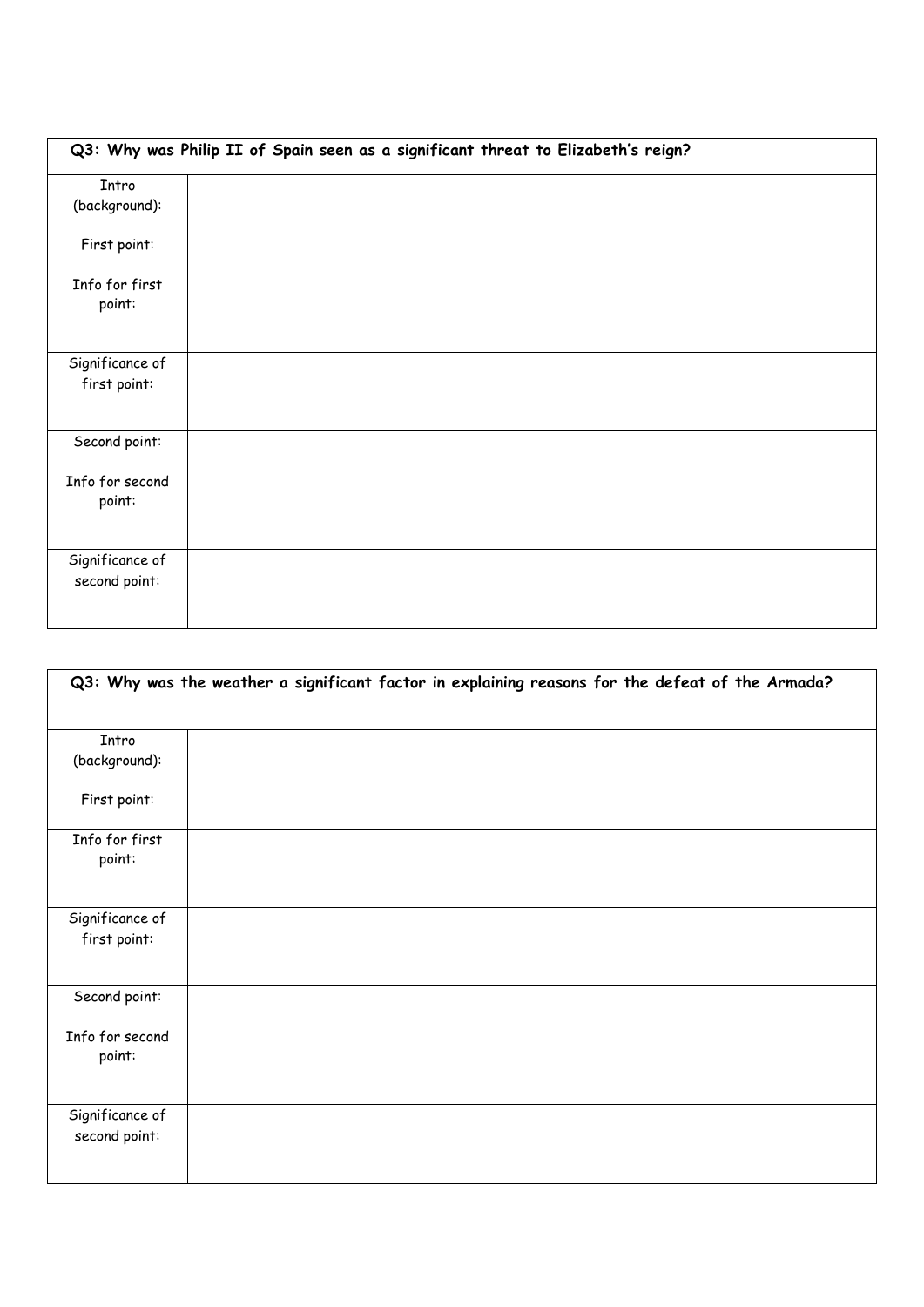## **Plans for potential question 4s:**

| Q4: Explain the connection between TWO of the following that are to do with Elizabethan government. |  |  |
|-----------------------------------------------------------------------------------------------------|--|--|
| Privy Council<br>Parliament<br>Lord Lieutenant<br>Justices of the Peace(JPs)                        |  |  |
| Factors chosen:                                                                                     |  |  |
| Reason for first<br>connection:                                                                     |  |  |
| Explanation of fist<br>connection:                                                                  |  |  |
| Reason for second<br>connection:                                                                    |  |  |
| Explanation of<br>second connection:                                                                |  |  |

| Q4: Explain the connection between TWO of the following that are to do with the lifestyle of the rich. |                  |  |
|--------------------------------------------------------------------------------------------------------|------------------|--|
| New building styles                                                                                    |                  |  |
| Landscaped gardens                                                                                     |                  |  |
|                                                                                                        | Fashion          |  |
|                                                                                                        | <b>Education</b> |  |
| Factors chosen:                                                                                        |                  |  |
| Reason for first<br>connection:                                                                        |                  |  |
| Explanation of fist<br>connection:                                                                     |                  |  |
| Reason for second<br>connection:                                                                       |                  |  |
| Explanation of<br>second connection:                                                                   |                  |  |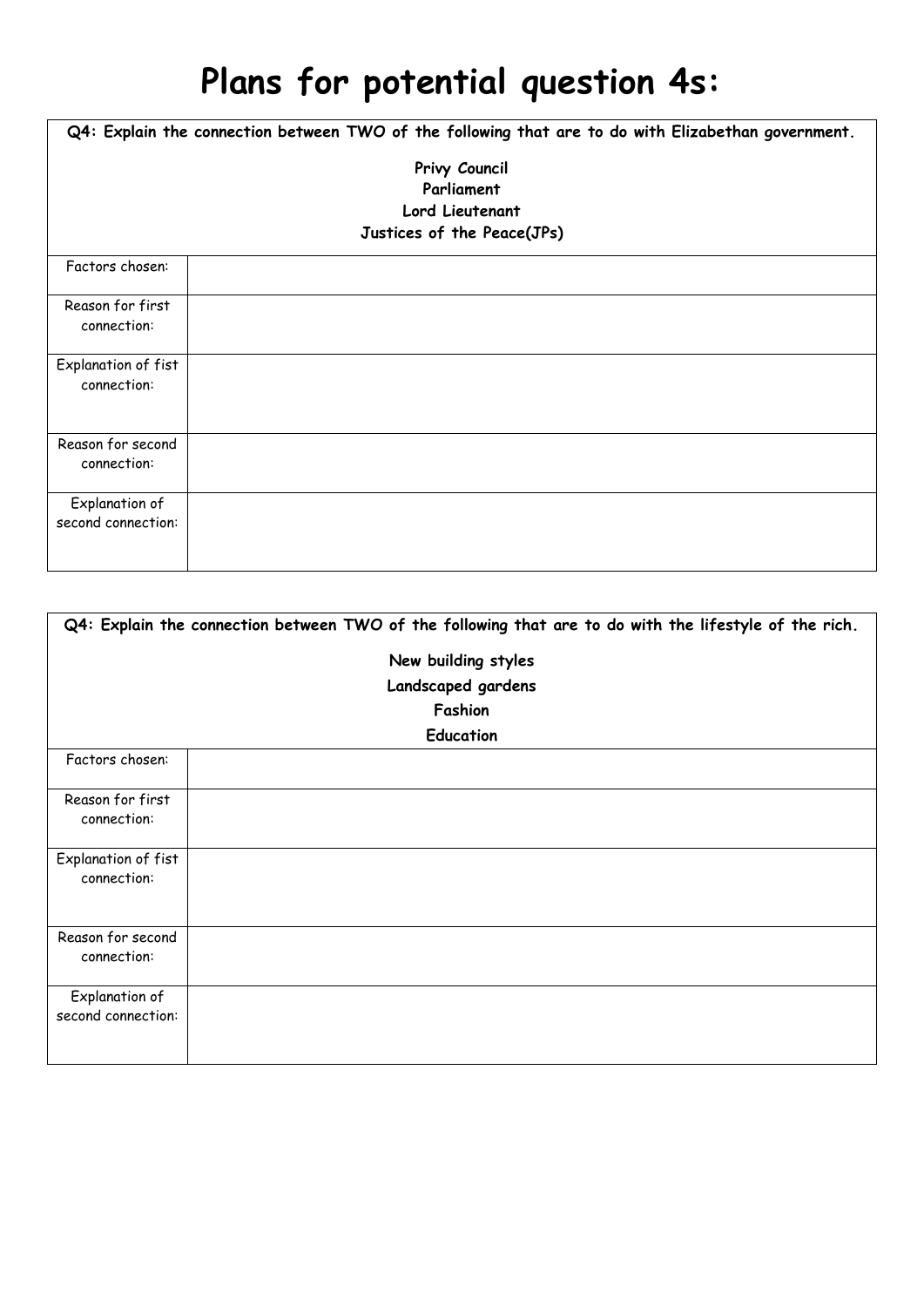| Q4: Explain the connection between TWO of the following that are to do with popular entertainment<br>during Elizabethan times. |                         |
|--------------------------------------------------------------------------------------------------------------------------------|-------------------------|
| Theatres,                                                                                                                      |                         |
|                                                                                                                                | Bear- and bull-baiting, |
| Cockfighting,                                                                                                                  |                         |
|                                                                                                                                | Large crowds.           |
|                                                                                                                                |                         |
| Factors chosen:                                                                                                                |                         |
| Reason for first                                                                                                               |                         |
| connection:                                                                                                                    |                         |
| Explanation of fist                                                                                                            |                         |
| connection:                                                                                                                    |                         |
|                                                                                                                                |                         |
| Reason for second                                                                                                              |                         |
| connection:                                                                                                                    |                         |
| Explanation of                                                                                                                 |                         |
| second connection:                                                                                                             |                         |
|                                                                                                                                |                         |

| Q4: Explain the connection between TWO of the following that are to do with the reasons for the<br>increase in poverty during the sixteenth century: |                          |
|------------------------------------------------------------------------------------------------------------------------------------------------------|--------------------------|
| Changes in farming methods                                                                                                                           |                          |
|                                                                                                                                                      | <b>Bad harvests</b>      |
|                                                                                                                                                      | Rural depopulation       |
|                                                                                                                                                      | <b>Rising population</b> |
|                                                                                                                                                      |                          |
| Factors chosen:                                                                                                                                      |                          |
| Reason for first                                                                                                                                     |                          |
| connection:                                                                                                                                          |                          |
| Explanation of fist                                                                                                                                  |                          |
| connection:                                                                                                                                          |                          |
|                                                                                                                                                      |                          |
| Reason for second                                                                                                                                    |                          |
| connection:                                                                                                                                          |                          |
| Explanation of                                                                                                                                       |                          |
| second connection:                                                                                                                                   |                          |
|                                                                                                                                                      |                          |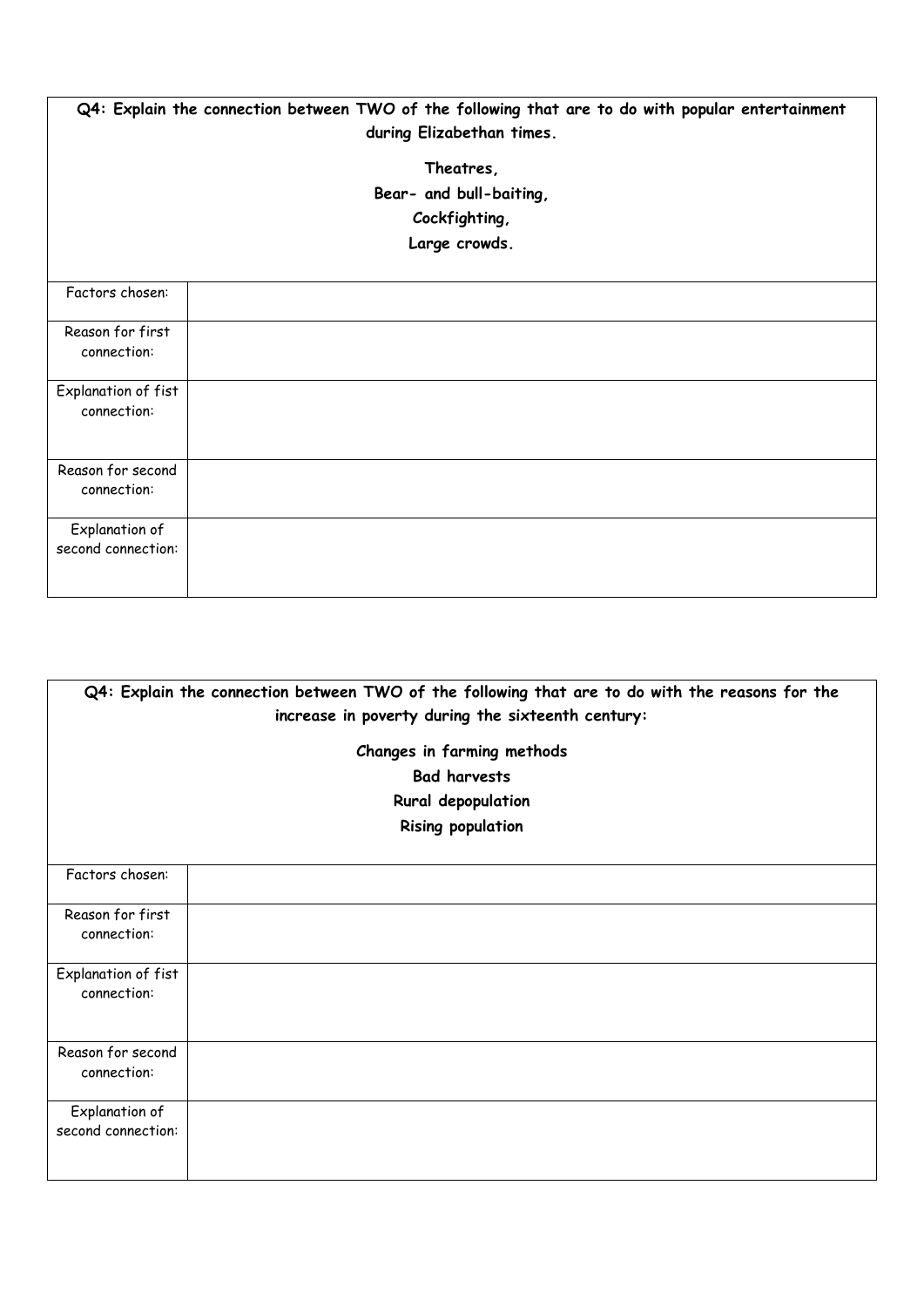| Q4: Explain the connection between TWO of the following that are to do with Elizabeth's popularity. |                |  |
|-----------------------------------------------------------------------------------------------------|----------------|--|
| Royal portraits                                                                                     |                |  |
| Royal progress                                                                                      |                |  |
| Her character                                                                                       |                |  |
|                                                                                                     | Her appearance |  |
| Factors chosen:                                                                                     |                |  |
| Reason for first<br>connection:                                                                     |                |  |
| Explanation of fist<br>connection:                                                                  |                |  |
| Reason for second<br>connection:                                                                    |                |  |
| Explanation of<br>second connection:                                                                |                |  |

|                     | Q4: Explain the connection between TWO of the following that are to do with local government during<br>Elizabethan times. |  |  |
|---------------------|---------------------------------------------------------------------------------------------------------------------------|--|--|
|                     | Lord lieutenant                                                                                                           |  |  |
|                     | Justices of the peace                                                                                                     |  |  |
|                     | Parish constables                                                                                                         |  |  |
|                     | Overseer of the poor                                                                                                      |  |  |
|                     |                                                                                                                           |  |  |
| Factors chosen:     |                                                                                                                           |  |  |
| Reason for first    |                                                                                                                           |  |  |
| connection:         |                                                                                                                           |  |  |
| Explanation of fist |                                                                                                                           |  |  |
| connection:         |                                                                                                                           |  |  |
|                     |                                                                                                                           |  |  |
| Reason for second   |                                                                                                                           |  |  |
| connection:         |                                                                                                                           |  |  |
| Explanation of      |                                                                                                                           |  |  |
| second connection:  |                                                                                                                           |  |  |
|                     |                                                                                                                           |  |  |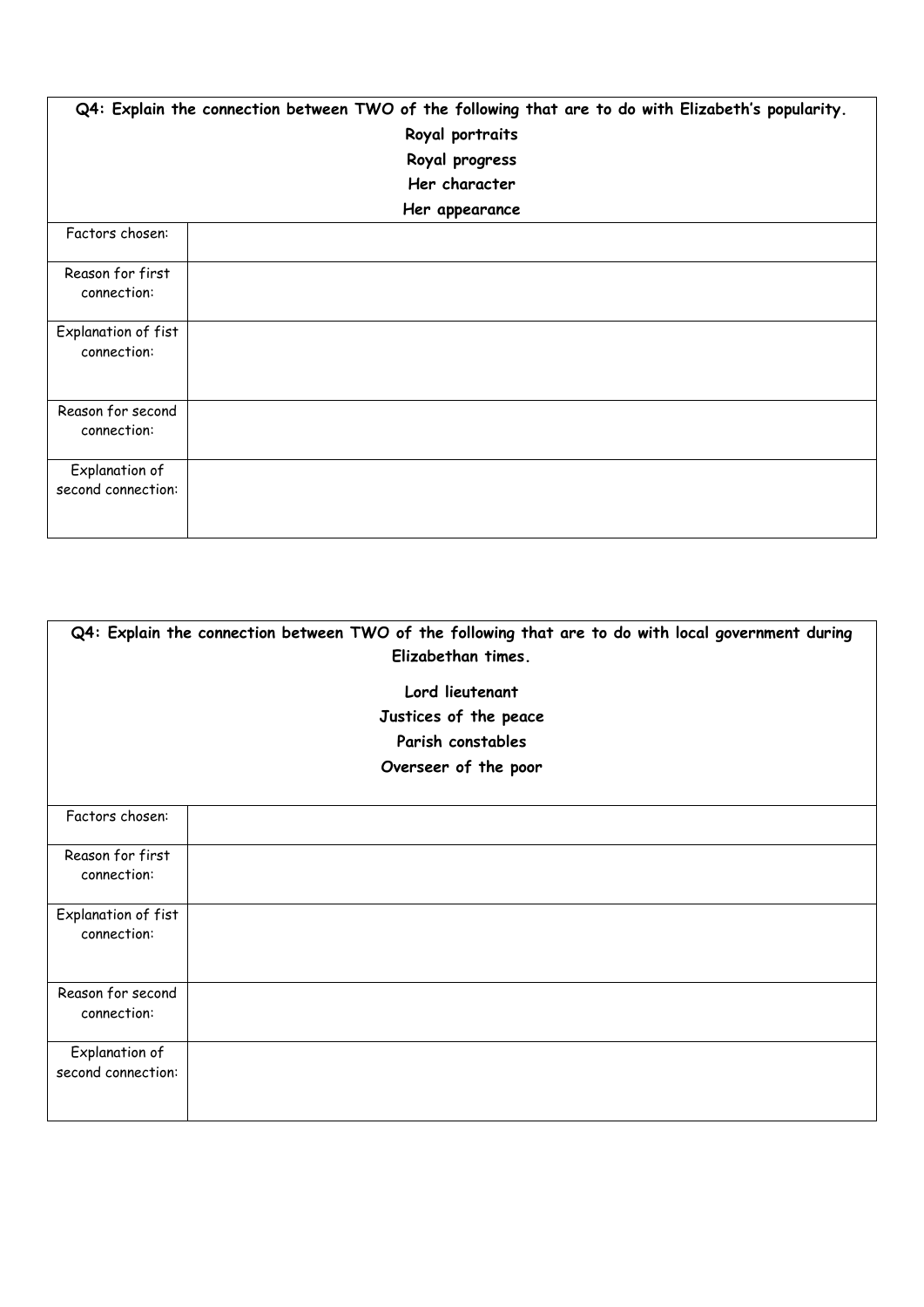| Q4: Explain the connection between TWO of the following that are to do with Catholic threats.<br>Mary, Queen of Scots<br>The Ridolfi Plot<br>The Throckmorton Plot<br><b>Bull of excommunication</b> |  |  |
|------------------------------------------------------------------------------------------------------------------------------------------------------------------------------------------------------|--|--|
| Factors chosen:                                                                                                                                                                                      |  |  |
| Reason for first<br>connection:                                                                                                                                                                      |  |  |
| Explanation of fist<br>connection:                                                                                                                                                                   |  |  |
| Reason for second<br>connection:                                                                                                                                                                     |  |  |
| Explanation of<br>second connection:                                                                                                                                                                 |  |  |

| Q4: Explain the connection between TWO of the following that are to do with the demands for changes<br>to the Religious Settlement made by MPs.<br>Walter Strickland<br>Peter Wentworth<br>Anthony Cope<br>Sir Christopher Hatton |  |
|-----------------------------------------------------------------------------------------------------------------------------------------------------------------------------------------------------------------------------------|--|
| Factors chosen:                                                                                                                                                                                                                   |  |
| Reason for first<br>connection:                                                                                                                                                                                                   |  |
| Explanation of fist<br>connection:                                                                                                                                                                                                |  |
| Reason for second<br>connection:                                                                                                                                                                                                  |  |
| Explanation of<br>second connection:                                                                                                                                                                                              |  |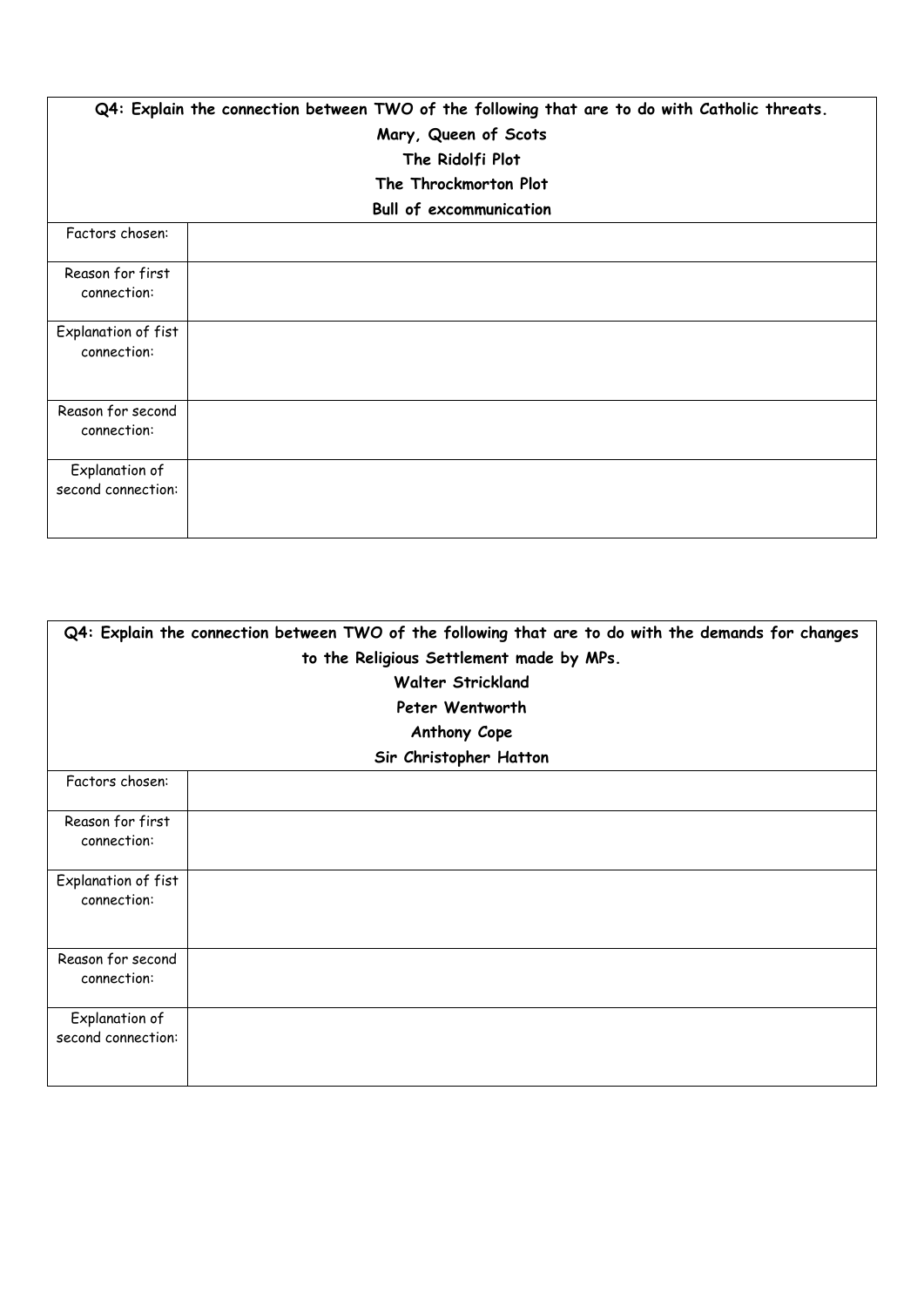## **Plans for potential question 5s:**

| How far do you agree with the interpretation? (Wyatt Plot) |  |
|------------------------------------------------------------|--|
| Points made by<br>interpretation:                          |  |
|                                                            |  |
| Own knowledge to support                                   |  |
| interpretation:                                            |  |
|                                                            |  |
|                                                            |  |
| Interpretation author,<br>useful?                          |  |
| Interpretation length,                                     |  |
| useful?                                                    |  |
| Interpretation type,<br>useful?                            |  |
| Opposing viewpoint to                                      |  |
| interpretation:                                            |  |
| Own knowledge for                                          |  |
| opposing viewpoint:                                        |  |
| Why different viewpoint                                    |  |
| exists:                                                    |  |
| Overall, agree with                                        |  |
| interpretation why?                                        |  |

| How far do you agree with the interpretation? (offices & favours) |  |
|-------------------------------------------------------------------|--|
| Points made by                                                    |  |
| interpretation:                                                   |  |
|                                                                   |  |
| Own knowledge to support                                          |  |
| interpretation:                                                   |  |
|                                                                   |  |
|                                                                   |  |
| Interpretation author,                                            |  |
| useful?                                                           |  |
| Interpretation length,                                            |  |
| useful?                                                           |  |
| Interpretation type,                                              |  |
| useful?                                                           |  |
| Opposing viewpoint to                                             |  |
| interpretation:                                                   |  |
| Own knowledge for                                                 |  |
| opposing viewpoint:                                               |  |
|                                                                   |  |
| Why different viewpoint                                           |  |
| exists:                                                           |  |
| Overall, agree with                                               |  |
| interpretation why?                                               |  |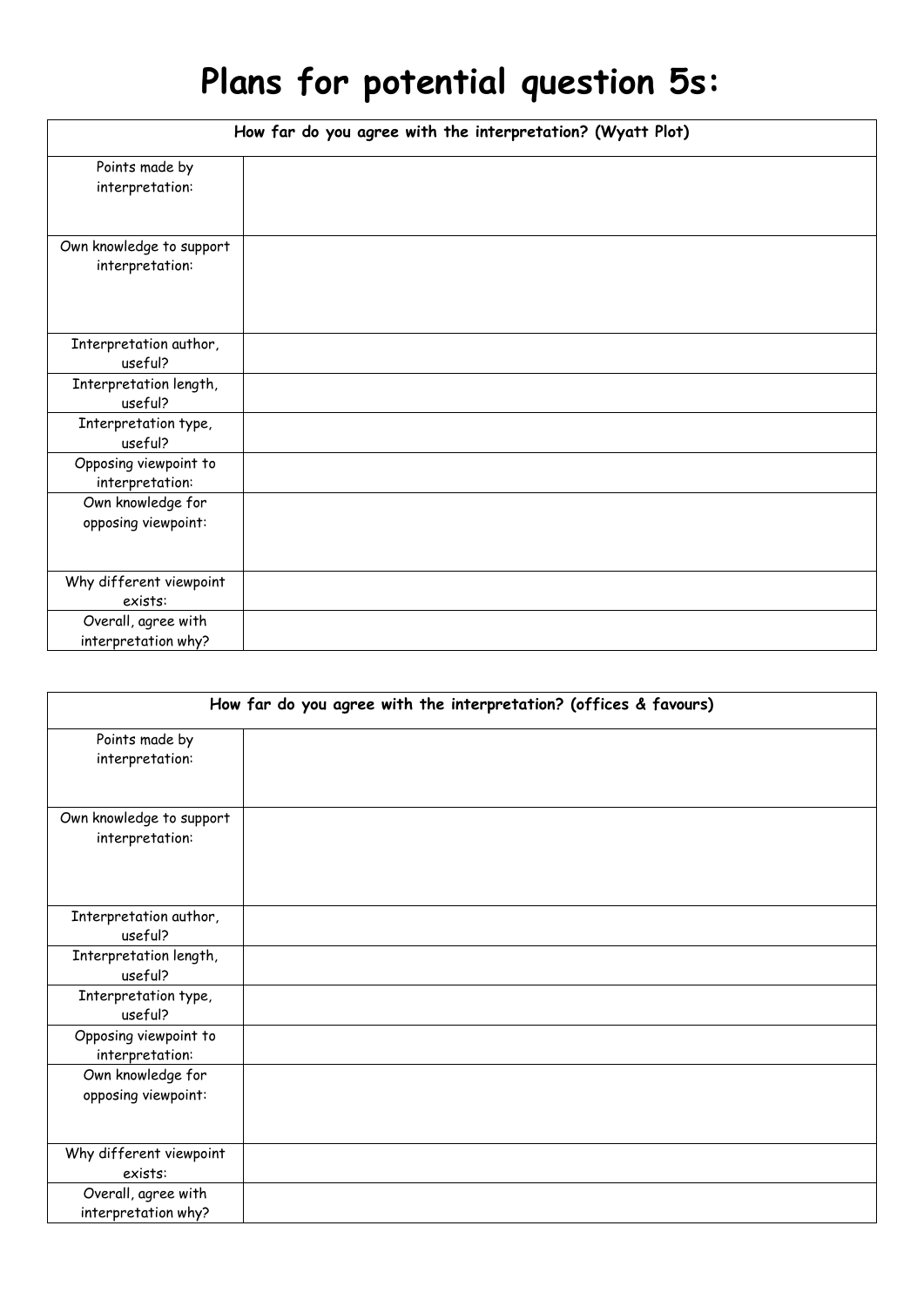| How far do you agree with the interpretation? (factional rivalry) |  |  |
|-------------------------------------------------------------------|--|--|
| Points made by                                                    |  |  |
| interpretation:                                                   |  |  |
| Own knowledge to support                                          |  |  |
| interpretation:                                                   |  |  |
|                                                                   |  |  |
| Interpretation author,<br>useful?                                 |  |  |
| Interpretation length,<br>useful?                                 |  |  |
| Interpretation type,<br>useful?                                   |  |  |
| Opposing viewpoint to<br>interpretation:                          |  |  |
| Own knowledge for<br>opposing viewpoint:                          |  |  |
| Why different viewpoint<br>exists:                                |  |  |
|                                                                   |  |  |
| Overall, agree with<br>interpretation why?                        |  |  |

| How far do you agree with the interpretation? (unemployed) |  |  |
|------------------------------------------------------------|--|--|
| Points made by                                             |  |  |
| interpretation:                                            |  |  |
| Own knowledge to support                                   |  |  |
| interpretation:                                            |  |  |
| Interpretation author,                                     |  |  |
| useful?                                                    |  |  |
| Interpretation length,<br>useful?                          |  |  |
| Interpretation type,<br>useful?                            |  |  |
| Opposing viewpoint to<br>interpretation:                   |  |  |
| Own knowledge for<br>opposing viewpoint:                   |  |  |
| Why different viewpoint                                    |  |  |
| exists:                                                    |  |  |
| Overall, agree with<br>interpretation why?                 |  |  |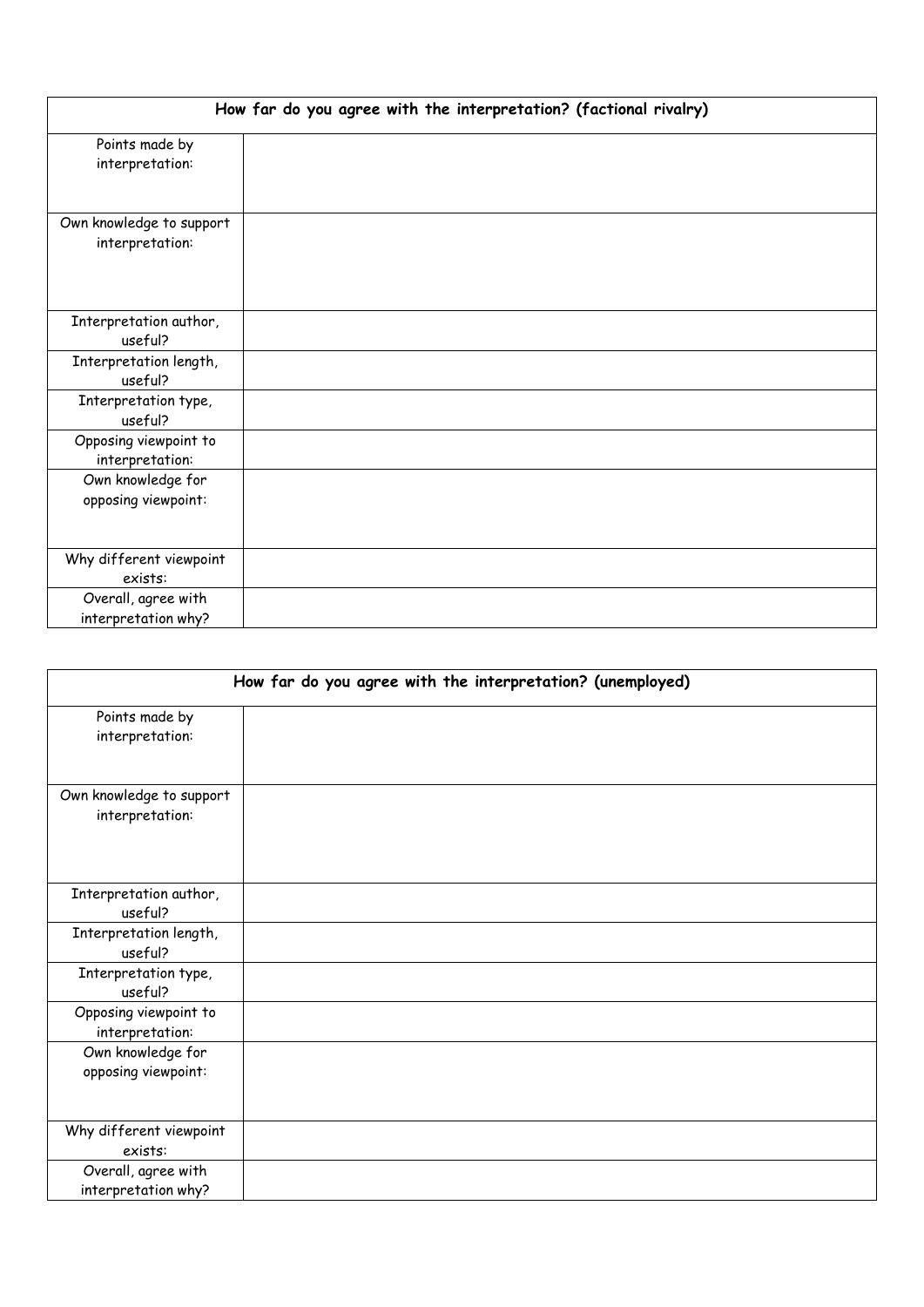| How far do you agree with the interpretation? (aims of the Religious Settlement) |  |  |
|----------------------------------------------------------------------------------|--|--|
| Points made by                                                                   |  |  |
| interpretation:                                                                  |  |  |
| Own knowledge to support                                                         |  |  |
| interpretation:                                                                  |  |  |
| Interpretation author,                                                           |  |  |
| useful?                                                                          |  |  |
| Interpretation length,<br>useful?                                                |  |  |
| Interpretation type,<br>useful?                                                  |  |  |
| Opposing viewpoint to<br>interpretation:                                         |  |  |
| Own knowledge for<br>opposing viewpoint:                                         |  |  |
| Why different viewpoint<br>exists:                                               |  |  |
| Overall, agree with<br>interpretation why?                                       |  |  |

| How far do you agree with the interpretation? (Religious Settlement) |  |  |
|----------------------------------------------------------------------|--|--|
| Points made by                                                       |  |  |
| interpretation:                                                      |  |  |
| Own knowledge to support                                             |  |  |
| interpretation:                                                      |  |  |
| Interpretation author,                                               |  |  |
| useful?                                                              |  |  |
| Interpretation length,<br>useful?                                    |  |  |
| Interpretation type,<br>useful?                                      |  |  |
| Opposing viewpoint to<br>interpretation:                             |  |  |
| Own knowledge for<br>opposing viewpoint:                             |  |  |
| Why different viewpoint<br>exists:                                   |  |  |
| Overall, agree with<br>interpretation why?                           |  |  |